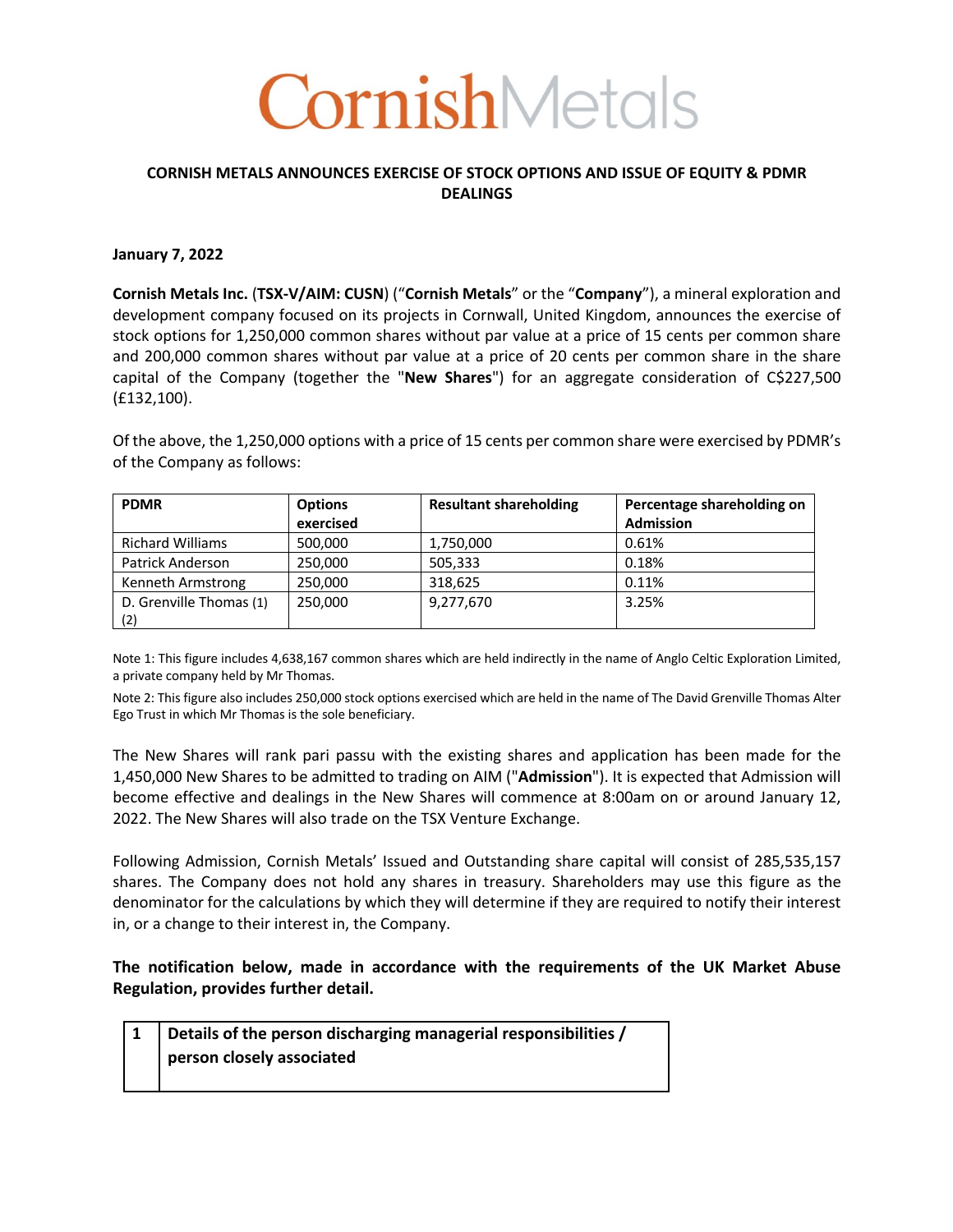| a)             | Name                                                                                              | 1)<br><b>Richard Williams</b><br>2) Patrick Anderson<br>3) Kenneth Armstrong<br>4) D. Grenville Thomas                                                                                                  |  |  |
|----------------|---------------------------------------------------------------------------------------------------|---------------------------------------------------------------------------------------------------------------------------------------------------------------------------------------------------------|--|--|
| $\overline{2}$ | <b>Reason for the notification</b>                                                                |                                                                                                                                                                                                         |  |  |
| a)             | Position/status                                                                                   | President & Chief Executive Officer<br>1)<br>2)<br>Non-Executive Chairman<br>3) Non-Executive Director<br>4)<br>Non-Executive Director                                                                  |  |  |
| b)             | Initial<br>notification<br>/Amendment                                                             | Initial notification                                                                                                                                                                                    |  |  |
| 3              |                                                                                                   | Details of the issuer, emission allowance market participant,<br>auction platform, auctioneer or auction monitor                                                                                        |  |  |
| a)             | Name                                                                                              | Cornish Metals Inc.                                                                                                                                                                                     |  |  |
| b)             | LEI                                                                                               | 8945007GJ5APA9YDN221                                                                                                                                                                                    |  |  |
| 4              |                                                                                                   | Details of the transaction(s): section to be repeated for (i) each<br>type of instrument; (ii) each type of transaction; (iii) each date;<br>and (iv) each place where transactions have been conducted |  |  |
| a)             | Description of<br>the financial<br>instrument,<br>type of<br>instrument<br>Identification<br>code | Common shares without par value<br>CA21948L1040                                                                                                                                                         |  |  |
| b)             | Nature of the<br>transaction                                                                      | Exercise of options over common shares of no<br>par value each                                                                                                                                          |  |  |
| c)             | Price(s) and<br>volume(s)                                                                         | Price(s)<br>Volume(s)<br>500,000<br>1.<br>\$0.15<br>1.<br>250,000<br>2.<br>\$0.15<br>2.<br>250,000<br>3.<br>\$0.15<br>3.<br>250,000<br>\$0.15<br>4.<br>4.                                               |  |  |
| d)             | Aggregated<br>information                                                                         |                                                                                                                                                                                                         |  |  |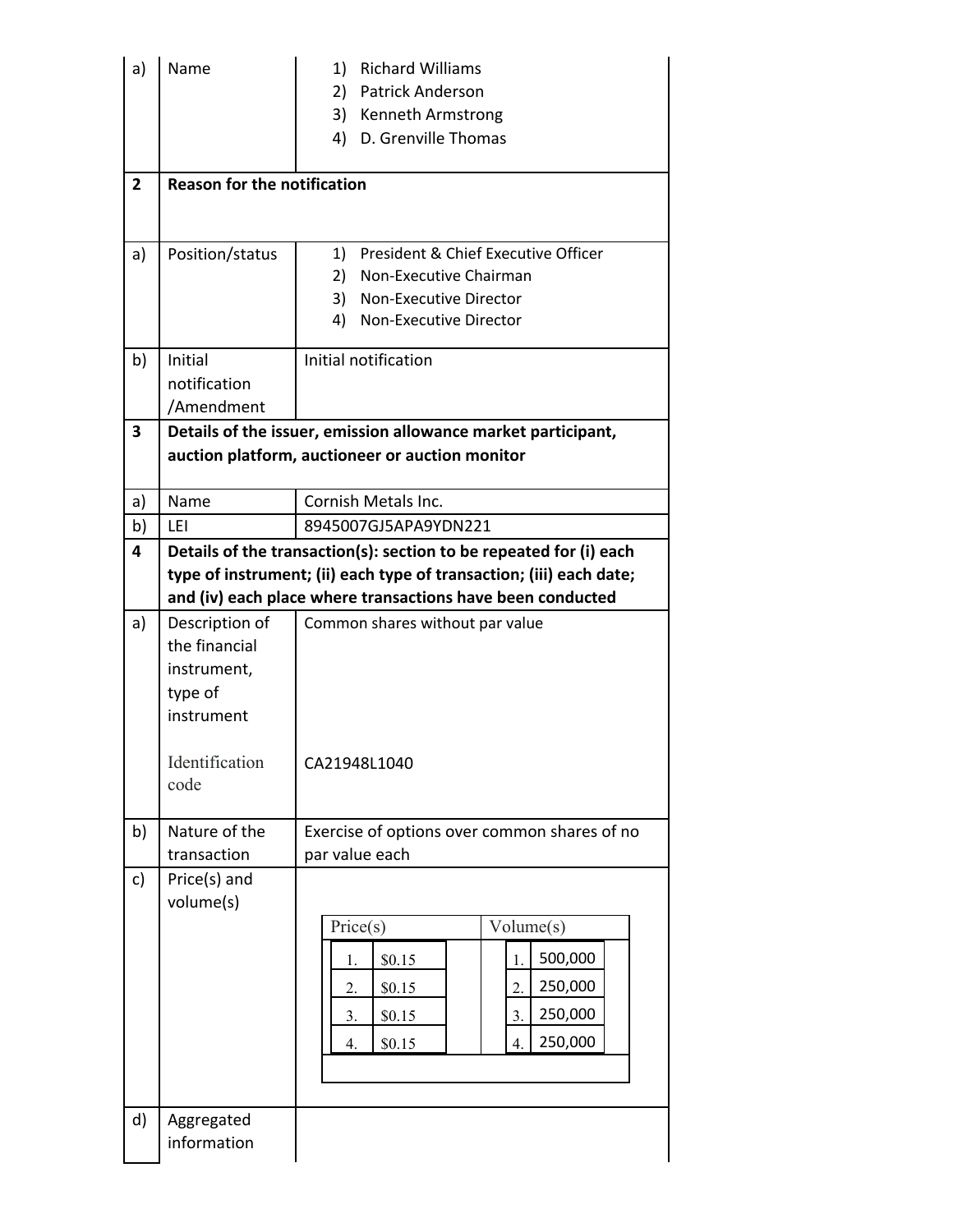|    | - Aggregated<br>volume<br>- Price | As above                   |
|----|-----------------------------------|----------------------------|
| e) | Date of the<br>transaction        | January 6, 2022            |
| f) | Place of the<br>transaction       | Outside of a trading venue |

## **Market Abuse Regulation (MAR) Disclosure**

The information contained within this announcement is deemed by the Company to constitute inside information pursuant to Article 7 of EU Regulation 596/2014 as it forms part of UK domestic law by virtue of the European Union (Withdrawal) Act 2018 as amended.

## **ABOUT CORNISH METALS**

Cornish Metals completed the acquisition of the South Crofty tin and United Downs copper / tin projects, plus additional mineral rights located in Cornwall, UK, in July 2016 (see Company news release dated July 12, 2016). The additional mineral rights cover an area of approximately 15,000 hectares and are distributed throughout Cornwall. Some of these mineral rights cover old mines that were historically worked for copper, tin, zinc, and tungsten.

For additional information please contact: In North America: Irene Dorsman at (604) 200 6664 or by e-mail at irene@cornishmetals.com

| SP Angel Corporate Finance LLP Tel:<br>(Nominated Adviser & Joint<br>Broker) |                                                             | +44 203 470 0470                                        |
|------------------------------------------------------------------------------|-------------------------------------------------------------|---------------------------------------------------------|
|                                                                              | <b>Richard Morrison</b><br>Charlie Bouverat<br>Grant Barker |                                                         |
| Hannam & Partners<br>(Joint Broker)                                          | Tel:                                                        | +44 207 907 8500                                        |
|                                                                              | <b>Matthew Hasson</b><br>Andrew Chubb<br>Ernest Bell        |                                                         |
| Blytheweigh<br>(Financial PR/IR-London)                                      | Tel:                                                        | +44 207 138 3204                                        |
|                                                                              | Tim Blythe<br>Megan Ray                                     | tim.blythe@blytheweigh.com<br>megan.ray@blytheweigh.com |